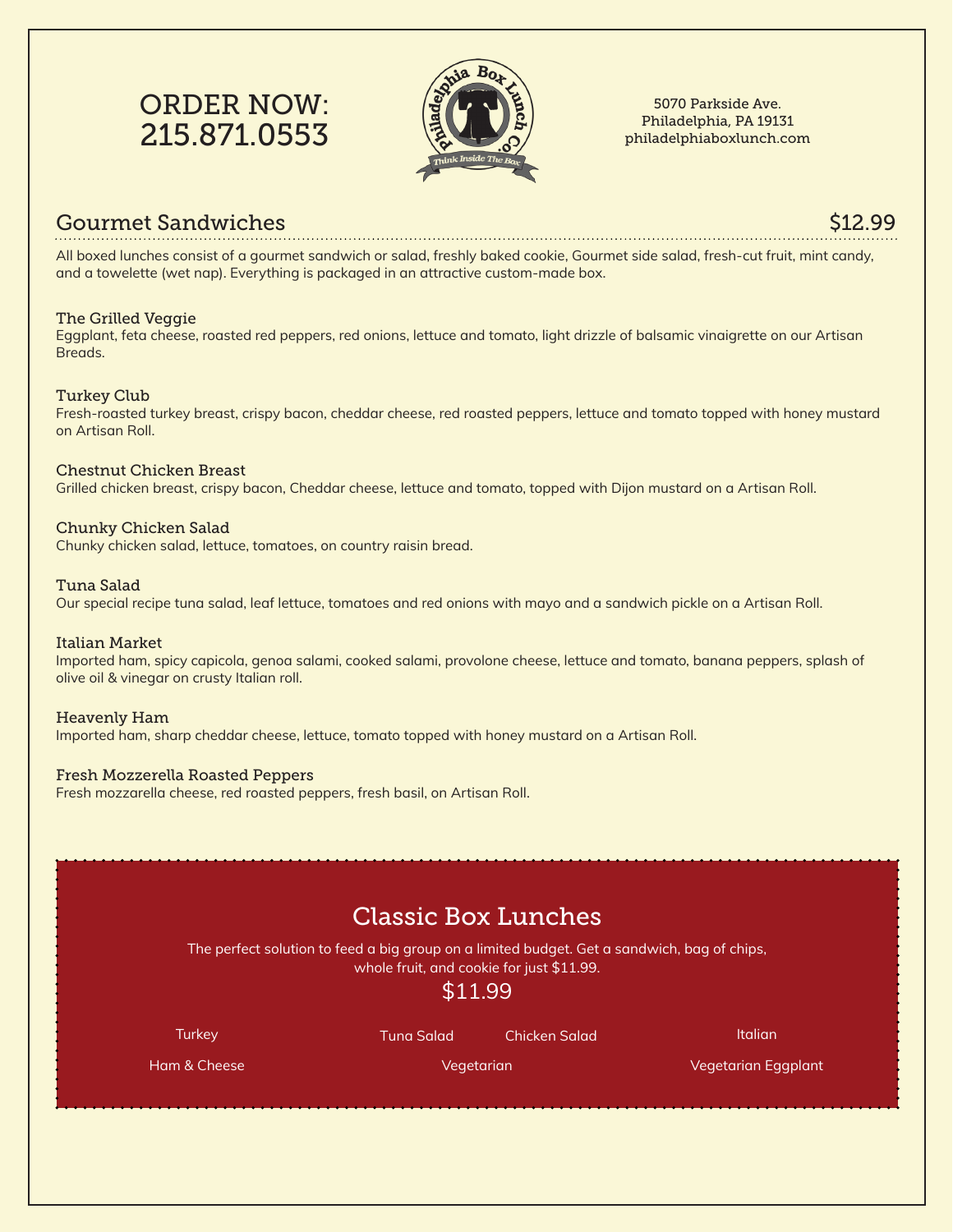# ORDER NOW: 215.871.0553



#### 5070 Parkside Ave. Philadelphia, PA 19131 philadelphiaboxlunch.com

### Wraps \$12.99

All boxed lunches consist of a gourmet sandwich or salad, Freshly baked cookie, Gourmet side salad, fresh-cut fruit, mint candy, and a towelette (wet nap). Everything is packaged in an attractive custom-made box.

### Revere Chicken Breast

Sun-dried tomato tortilla, grilled chicken breast, parmesan cheese, romaine lettuce, tomatoes with creamy caesar spread.

### Warren Veggie

Herb garlic tortilla, Feta cheese romaine lettuce , shredded carrots, tomatoes, olives, cucumbers, with hummus spread.

### Buffalo Chicken Wrap

Herb garlic tortilla, buffalo-style chicken tenders, romaine, tomato, with buttermilk ranch dressing.

### Falafel Wrap

Falafel, Roasted veggies topped with hummus and Magic Green sauce.

#### Tandoori Paneer Wrap

Paneer marinated in our house tandoori sauce , with peppers onions,Lettuce and tomato.

### Vegetarian Wrap

Hummus spread, lettuce, tomatoes sautéed vegetables, and our house sauce.

## Philadelphia Hoagies \$12.99

All boxed lunches consist of a gourmet sandwich or salad, Home baked cookie, Asian noodle side salad, fresh-cut fruit, mint candy, and a towelette (wet nap). Everything is packaged in an attractive custom-made box.

### Italian

Genoa salami, Imported ham, cooked salami, capicola, provolone cheese, lettuce, tomatoes & onions on our Italian roll.

### Hemlack Ham

Imported ham & provolone cheese, lettuce, tomatoes & onions on our Italian roll.

### Freedom Vegetarian

Eggplant, roasted peppers, garlic spinach, mozzarella cheese, lettuce, tomatoes & onions on our Italian roll.

### Tacony Tuna

Homemade tuna salad with provolone cheese, lettuce, tomatoes & onions on our Italian roll.

### Chicken Salad

Homemade chicken salad with onions, lettuce and tomato on our Italian roll.

### **Turkey**

Fresh roasted turkey, roast beef, American cheese, lettuce, tomatoes & onions on our Italian roll.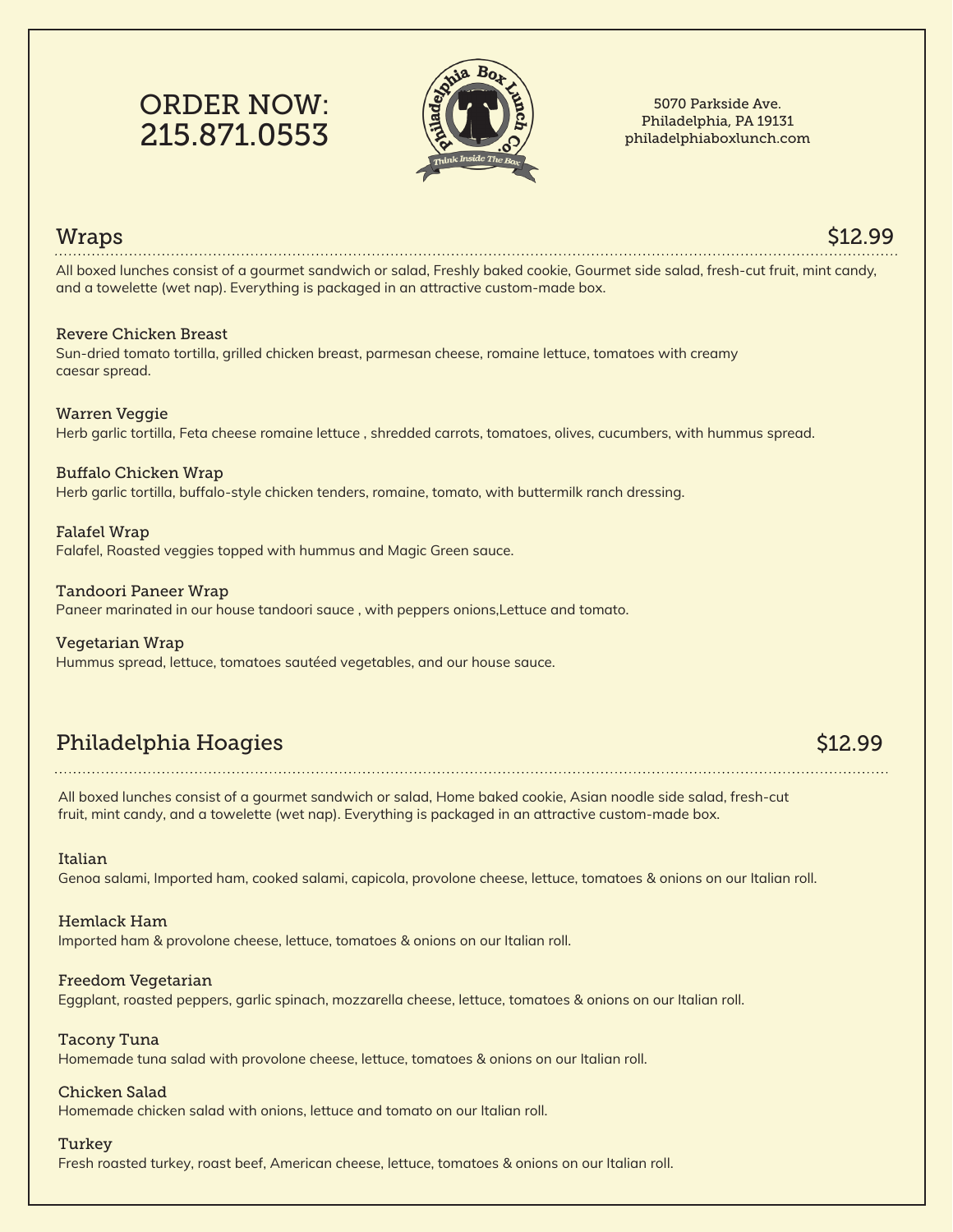# ORDER NOW: 215.871.0553



5070 Parkside Ave. Philadelphia, PA 19131 philadelphiaboxlunch.com

### Pressed Panini Sandwiches

### \$12.99

All boxed lunches consist of a gourmet sandwich or salad, Home baked cookie, Asian noodle side salad, fresh-cut fruit, mint candy, and a towelette (wet nap). Everything is packaged in an attractive custom-made box.

### Ham and Cheddar

Ham and cheddar cheese panini.

### Chicken, Bacon and Cheddar

Grilled chicken, bacon, and cheddar pressed panini sandwich.

### Chicken, Spinach and Peppers

Chicken, spinach and roasted peppers pressed panini sandwich.

### Gourmet Salads

All boxed lunches consist of a gourmet sandwich or salad, Home baked cookie, Asian noodle side salad, fresh-cut fruit, mint candy, and a towelette (wet nap). Everything is packaged in an attractive custom-made box.

### Mandarin Chicken

Grilled chicken breast, mandarin oranges, Chinese noodles, sun dried raisins, fresh garden greens, shredded carrots, cucumber red onions, tomatoes spicy served with oriental sesame dressing.

### Grilled Chicken Caesar

Grilled chicken, romaine lettuce, boiled egg, homemade croutons, red onions, freshly grated parmesan cheese, served creamy caesar dressing.

### Pilgrim Turkey

Fresh roasted turkey, sun-dried cranberries, sunflower seeds, fresh apple slices, fresh garden greens, shredded carrots, cucumber red onions, tomatoes spicy served with BBQ ranch.

### Kalamata Greek

Feta cheese, kalamata olives, fresh garden greens, shredded carrots, cucumber red onions, tomatoes served with balsamic vinaigrette dressing.

### Explosion Chicken

Grilled chicken breast, grilled corn kernels, diced bacon, fresh garden greens, red peppers, red onions, cucumbers, shredded carrots, served with spicy BBQ ranch dressing.

### Vegetarian Southwest

Fire roasted corn, tri medley of beans, red peppers, tomatoes, jack cheese, tri colored tortilla strips served with spicy balsamic vinaigrette.

### Southwest with Grilled Chicken

Freshly grilled chicken, fire roasted corn, tri medley of beans, red peppers, tomatoes, jack cheese, tri colored tortilla strips and freshly grilled chicken served with spicy balsamic vinaigrette.

### \$13.99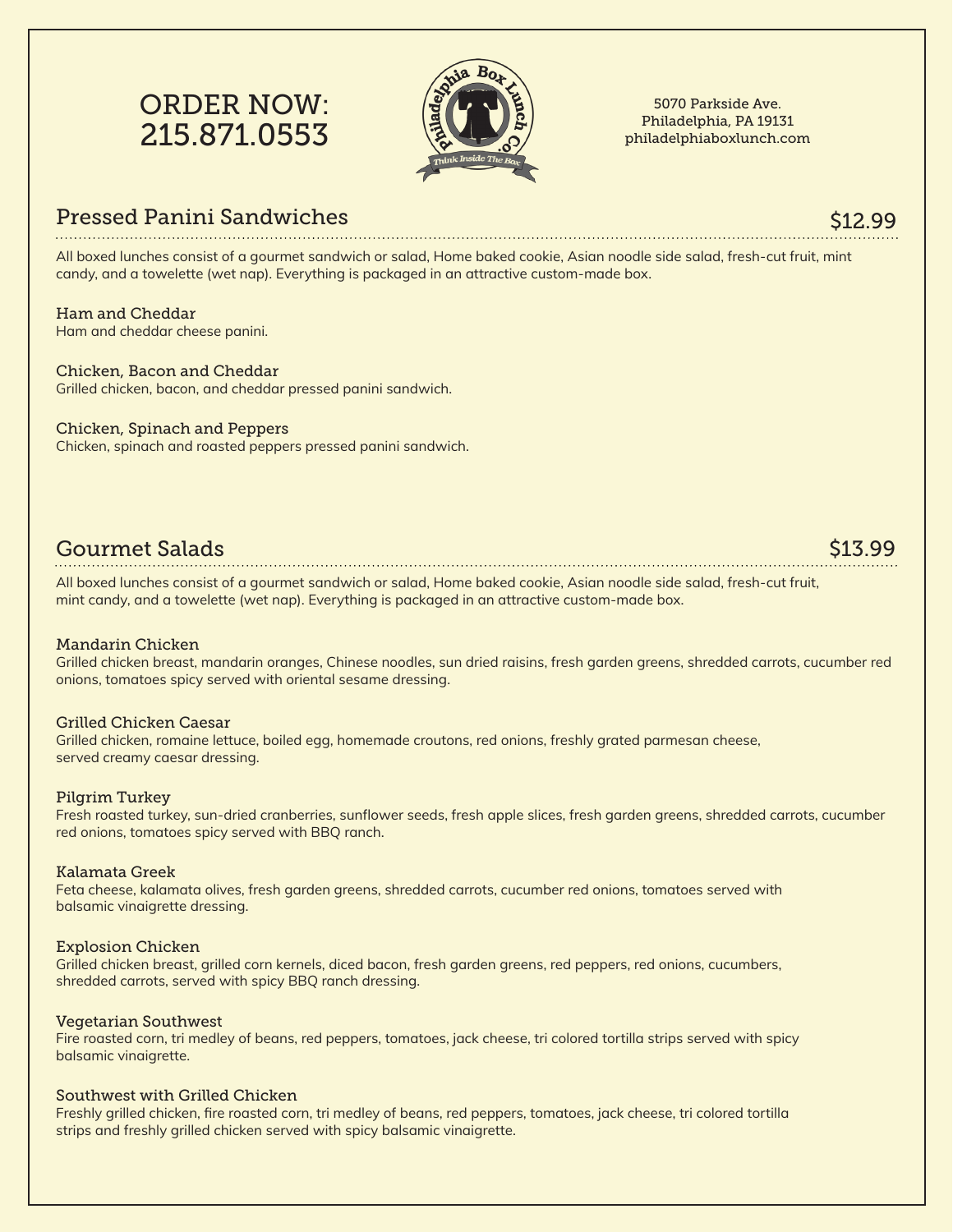



5070 Parkside Ave. Philadelphia, PA 19131 philadelphiaboxlunch.com

| <b>Gluten Free Options</b>                                                                                                  |       |
|-----------------------------------------------------------------------------------------------------------------------------|-------|
| All Gluten free items are served with Greek pasta salad (gluten free) soda and your choice of cookies or brownies           |       |
| <b>GF Turkey</b><br>Fresh roasted turkey, cheddar, lettuce, tomato, chipotle mayo on udi bread.                             |       |
| <b>GF</b> Tuna<br>Fresh tuna, cheddar, dill pickles on udi bread.                                                           |       |
| <b>GF Ham</b><br>Ham, Provolone cheese with honey mustard on udi bread.                                                     |       |
| <b>Vegan Options</b>                                                                                                        |       |
| <b>Vegan Grilled Eggplant</b><br>Grilled eggplant, garlic spinach, roasted peppers on crusty Italian roll/ Balsamic spread. |       |
| <b>Vegan Spinach Wrap</b><br>Fresh grilled veggies, hummus, leaf lettuce, tomato on a spinach wrap.                         |       |
| <b>Breakfast Boxes</b>                                                                                                      | S9.49 |
| <b>Bagel Breakfast Box</b><br>Fresh bagel with cream cheese, yogurt, breakfast bar, whole fruit, and juice.                 |       |
| <b>Muffin Breakfast Box</b><br>Freshly baked Muffin, yogurt, breakfast bar, whole fruit, and juice.                         |       |

Danish Breakfast Box Freshly baked Danish, yogurt, breakfast bar, whole fruit, and juice.